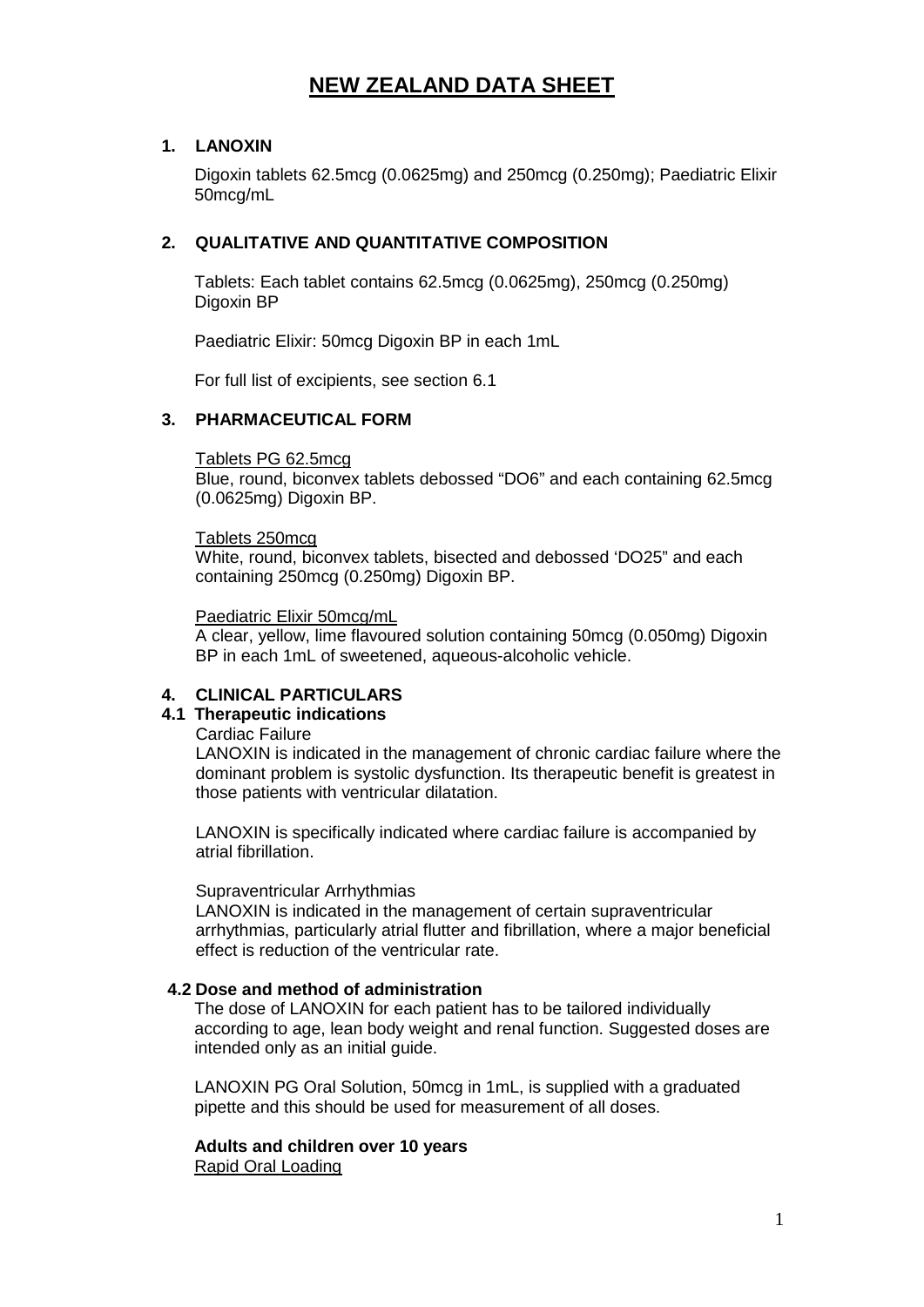If medically appropriate, rapid digitalisation may be achieved in a number of ways, such as the following:

750 to 1500mcg (0.75 to 1.5mg) as a single dose.

Where there is less urgency, or greater risk of toxicity e.g. in the elderly, the oral loading dose should be given in divided doses 6 hours apart, with approximately half the total dose given as the first dose.

Clinical response should be assessed before giving each additional dose (see section 4.4 Special warnings and precautions for use).

#### Slow Oral Loading

In some patients, for example those with mild heart failure, digitalisation may be achieved more slowly with doses of 250 to 750mcg (0.25 to 0.75mg) daily for 1 week followed by an appropriate maintenance dose. A clinical response should be seen within one week.

NOTE: The choice between slow and rapid oral loading depends on the clinical state of the patient and the urgency of the condition.

#### Maintenance Dose

The maintenance dosage should be based upon the percentage of the peak body stores lost each day through elimination. The following formula has had wide clinical use:-

Maintenance dose = Peak body stores x daily loss in percent 100

Where:- Peak body stores = loading dose

Daily loss (in percent) =  $14 +$  creatinine clearance  $(C_{cr})/5$  $C_{cr}$  is creatinine clearance corrected to 70kg bodyweight or 1.73 $m<sup>2</sup>$  body surface area. If only serum creatinine  $(S_{cr})$  concentrations are available, a  $C_{cr}$ (corrected to 70 kg bodyweight) may be estimated in men as

$$
C_{cr} = \frac{(140 - age)}{S_{cr} (in mg/100mL)}
$$

NOTE: Where serum creatinine values are obtained in micromol/L, these may be converted to mg/100mL (mg %) as follows:-

> S<sub>cr</sub> (micromol/L) x 113.12 S<sub>cr</sub>(mg/100mL) = \_\_\_\_\_\_\_\_\_\_\_\_\_\_\_\_\_\_\_\_\_\_\_\_ 10,000

> > S<sub>cr</sub> (micromol/L)

= \_\_\_\_\_\_\_\_\_\_\_ 88.4

Where 113.12 is the molecular weight of creatinine.

For women, this result should be multiplied by 0.85.

N.B.: These formulae cannot be used for creatinine clearance in children.

In practice, this will mean that most patients with heart failure will be maintained on 125 to 250 mcg (0.125 to 0.25 mg) digoxin daily; however in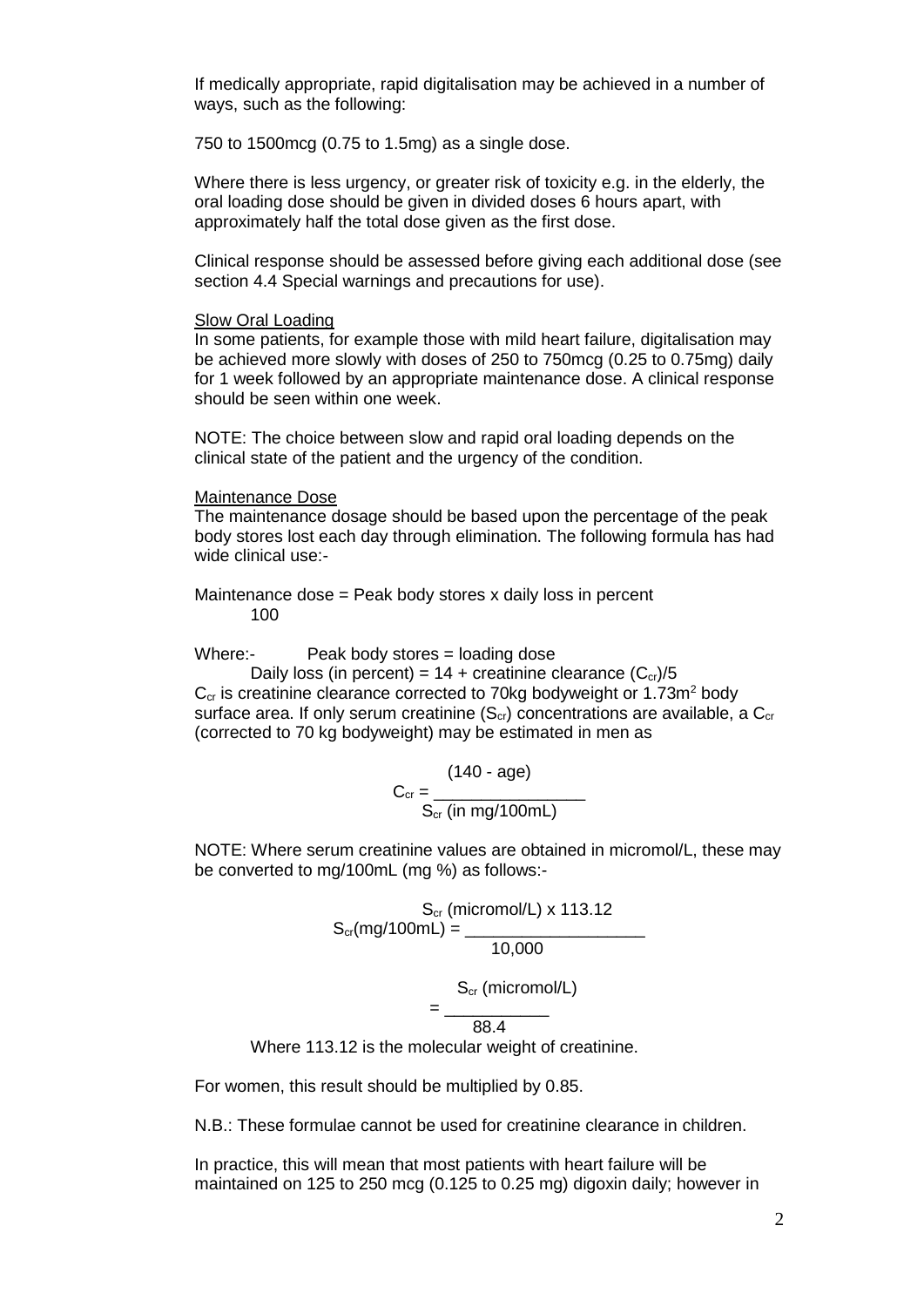those who show increased sensitivity to the adverse effects of digoxin, a dose of 62.5mcg (0.0625mg) daily or less may suffice. Conversely, some patients may require a higher dose.

Neonates, infants and children up to 10 years of age (if cardiac glycosides have not been given in the preceding two weeks):-

In the newborn, particularly in the premature infant, renal clearance of digoxin is diminished and suitable dose reductions must be observed, over and above general dosage instructions.

Beyond the immediate newborn period, children generally require proportionally larger doses than adults on the basis of body weight or body surface area, as indicated in the schedule below. Children over 10 years of age require adult dosages in proportion to their body weight.

#### Oral loading dose

This should be administered in accordance with the following schedule:-

- Preterm neonates < 1.5kg 25mcg/kg per 24 hours.
- Preterm neonates 1.5kg to 2.5kg 30mcg/kg per 24 hours.
- Term neonates to 2 years 45mcg/kg per 24 hours.
- 2 to 5 years 35mcg/kg per 24 hours.
- 5 to 10 years 25mcg/kg per 24 hours.

The loading dose should be administered in divided doses with approximately half the total dose given as the first dose and further fractions of the total dose given at intervals of 4 to 8 hours, assessing clinical response before giving each additional dose.

#### **Maintenance**

The maintenance dose should be administered in accordance with the following schedule:-

Preterm neonates:- daily dose = 20% of 24-hour loading dose.

Term neonates and children up to 10 years:- daily dose = 25% of 24-hour loading dose.

These dosage schedules are meant as guidelines and careful clinical observation and monitoring of serum digoxin levels (see Monitoring) should be used as a basis for adjustment of dosage in these paediatric patient groups.

If cardiac glycosides have been given in the two weeks preceding commencement of LANOXIN therapy, it should be anticipated that optimum loading doses of LANOXIN will be less than those recommended above.

## **The elderly**

The tendency to impaired renal function and low lean body mass in the elderly influences the pharmacokinetics of LANOXIN such that high serum digoxin levels and associated toxicity can occur quite readily, unless doses of LANOXIN lower than those in non-elderly patients are used. Serum digoxin levels should be checked regularly and hypokalaemia avoided.

## **Dose Recommendations in Specific Patients Groups**

See section 4.4 Special warnings and precautions for use.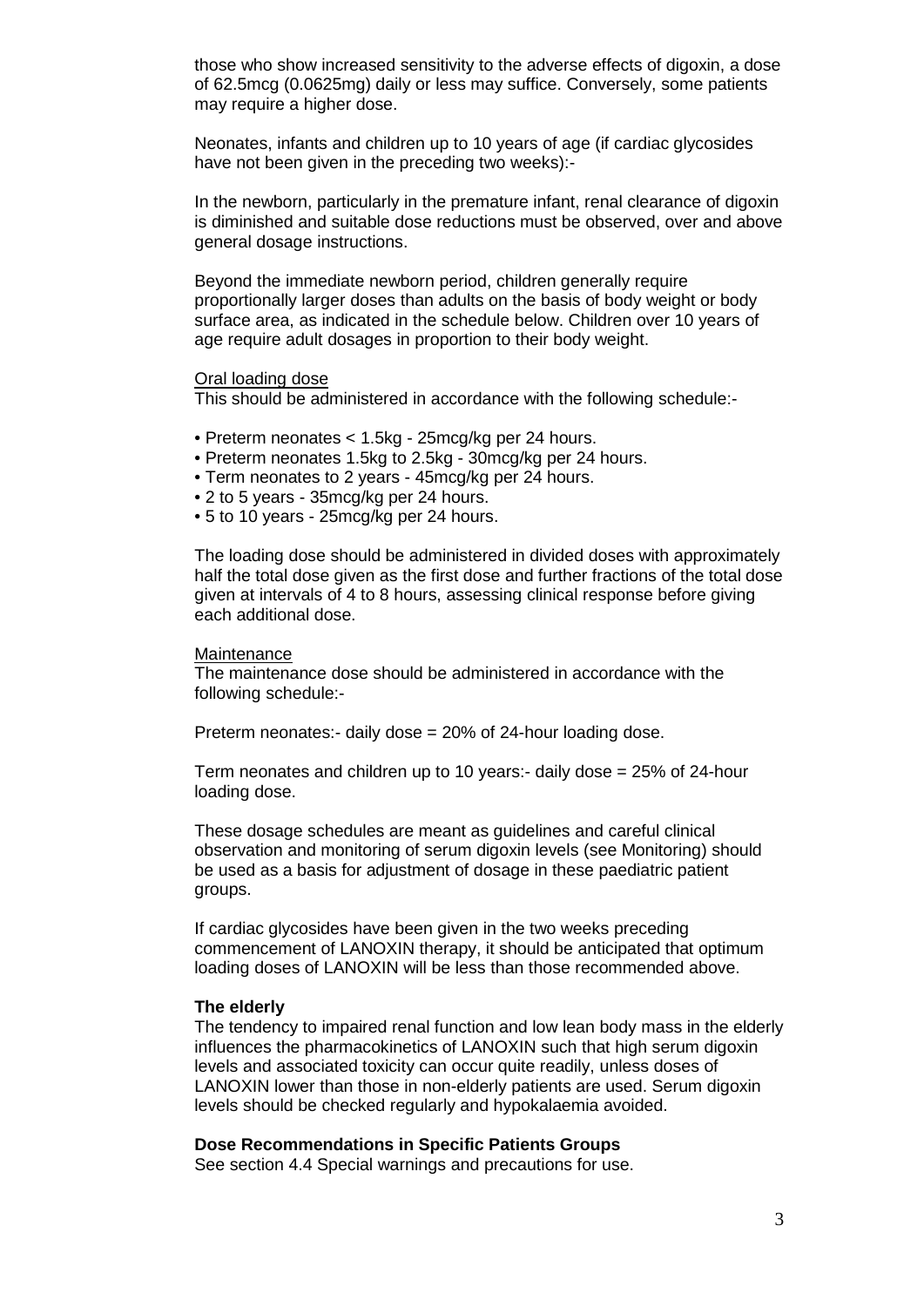#### **Monitoring**

Serum concentrations of digoxin may be expressed in Conventional Units of ng/mL or SI Units of nmol/L. To convert ng/mL to nmol/L, multiply ng/mL by 1.28.

The serum concentration of digoxin can be determined by radioimmunoassay.

Blood should be taken 6 hours or more after the last dose of LANOXIN.

There are no rigid guidelines as to the range of serum concentrations that are most efficacious. Several post hoc analyses of heart failure patients in the Digitalis Investigation Group trial demonstrates that at low serum concentrations  $(0.5 - 0.9 \text{ ng/mL})$ , the use of digoxin was associated with reductions in mortality and hospitalisation. Patients with higher digoxin levels (>1ng/mL) had a higher incidence of morbidity and mortality, although at these concentrations digoxin reduces heart failure hospitalisation. Therefore, the optimal trough digoxin serum level may be 0.5 ng/mL (0.64 nanomol/L) to 1.0 ng/mL (1.28 nanomol/L).

Digoxin toxicity is more commonly associated with serum digoxin concentration greater than 2ng/mL. However, serum digoxin concentration should be interpreted in the clinical context. Toxicity may occur with lower digoxin serum concentrations. In deciding whether a patient's symptoms are due to digoxin, the clinical state together with the serum potassium level and thyroid function are important factors (see section 4.9 Overdose).

Other glycosides, including metabolites of digoxin, can interfere with the assays that are available and one should always be wary of values which do not seem commensurate with the clinical state of the patient.

## **4.3 Contraindications**

LANOXIN is contra-indicated in intermittent complete heart block or second degree atrioventricular block, especially if there is a history of Stokes-Adams attacks.

LANOXIN is contra-indicated in arrhythmias caused by cardiac glycoside intoxication.

LANOXIN is contra-indicated in supraventricular arrhythmias associated with an accessory atrioventricular pathway, as in the Wolff-Parkinson-White syndrome, unless the electrophysiological characteristics of the accessory pathway and any possible deleterious effect of digoxin on these characteristics have been evaluated. If an accessory pathway is known or suspected to be present and there is no history of previous supraventricular arrhythmias, LANOXIN is similarly contra-indicated.

LANOXIN is contra-indicated in ventricular tachycardia or ventricular fibrillation.

LANOXIN is contra-indicated in hypertrophic obstructive cardiomyopathy, unless there is concomitant atrial fibrillation and heart failure but even then caution should be exercised if LANOXIN is to be used.

LANOXIN is contra-indicated in patients known to be hypersensitive to digoxin or other digitalis glycosides or to any component of the preparation.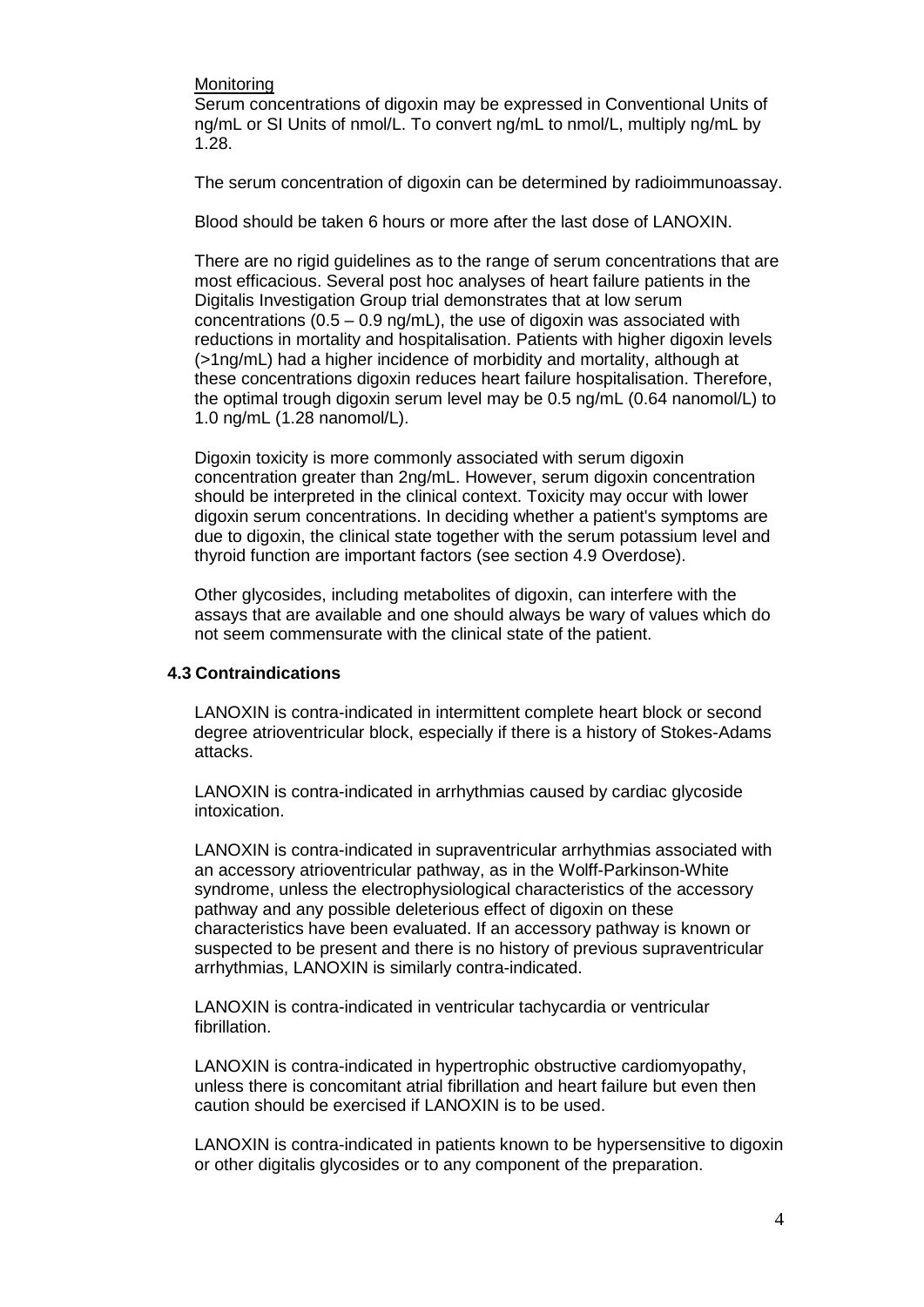#### **4.4 Special warnings and precautions for use**

Arrhythmias may be precipitated by digoxin toxicity, some of which can resemble arrhythmias for which the drug could be advised. For example, atrial tachycardia with varying atrioventricular block requires particular care as clinically the rhythm resembles atrial fibrillation.

Many beneficial effects of digoxin on arrhythmias result from a degree of atrioventricular conduction blockade. However, when incomplete atrioventricular block already exists the effects of a rapid progression in the block should be anticipated. In complete heart block the idioventricular escape rhythm may be suppressed.

In some cases of sinoatrial disorder (i.e. Sick Sinus Syndrome) digoxin may cause or exacerbate sinus bradycardia or cause sinoatrial block.

The administration of digoxin in the period immediately following myocardial infarction is not contra-indicated. However, the use of inotropic drugs in some patients in this setting may result in undesirable increases in myocardial oxygen demand and ischaemia, and some retrospective follow-up studies have suggested digoxin to be associated with an increased risk of death. The possibility of arrhythmias arising in patients who may be hypokalaemic after myocardial infarction and are likely to be haemodynamically unstable must be borne in mind. The limitations imposed thereafter on direct current cardioversion must also be remembered.

Treatment with digoxin should generally be avoided in patients with heart failure associated with cardiac amyloidosis. However, if alternative treatments are not appropriate, digoxin can be used to control the ventricular rate in patients with cardiac amyloidosis and atrial fibrillation.

Digoxin can rarely precipitate vasoconstriction and therefore should be avoided in patients with myocarditis.

Patients with beri beri heart disease may fail to respond adequately to digoxin if the underlying thiamine deficiency is not treated concomitantly.

Digoxin should not be used in constrictive pericarditis unless it is used to control the ventricular rate in arterial fibrillation or to improve systolic dysfunction.

Digoxin improves exercise tolerance in patients with impaired left ventricular systolic dysfunction and normal sinus rhythm. This may or may not be associated with an improved haemodynamic profile. In patients receiving diuretics and an ACE inhibitor, or diuretics alone, the withdrawal of digoxin has been shown to result in clinical deterioration.

The use of therapeutic doses of digoxin may cause prolongation of the PR interval and depression of the ST segment on the electrocardiogram. Digoxin may produce false positive ST-T changes on the electrocardiogram during exercise testing. These electrophysiologic effects reflect an expected effect of the drug and are not indicative of toxicity.

In cases where cardiac glycosides have been taken in the preceding two weeks the recommendations for initial dosing of a patient should be reconsidered and a reduced dose is advised.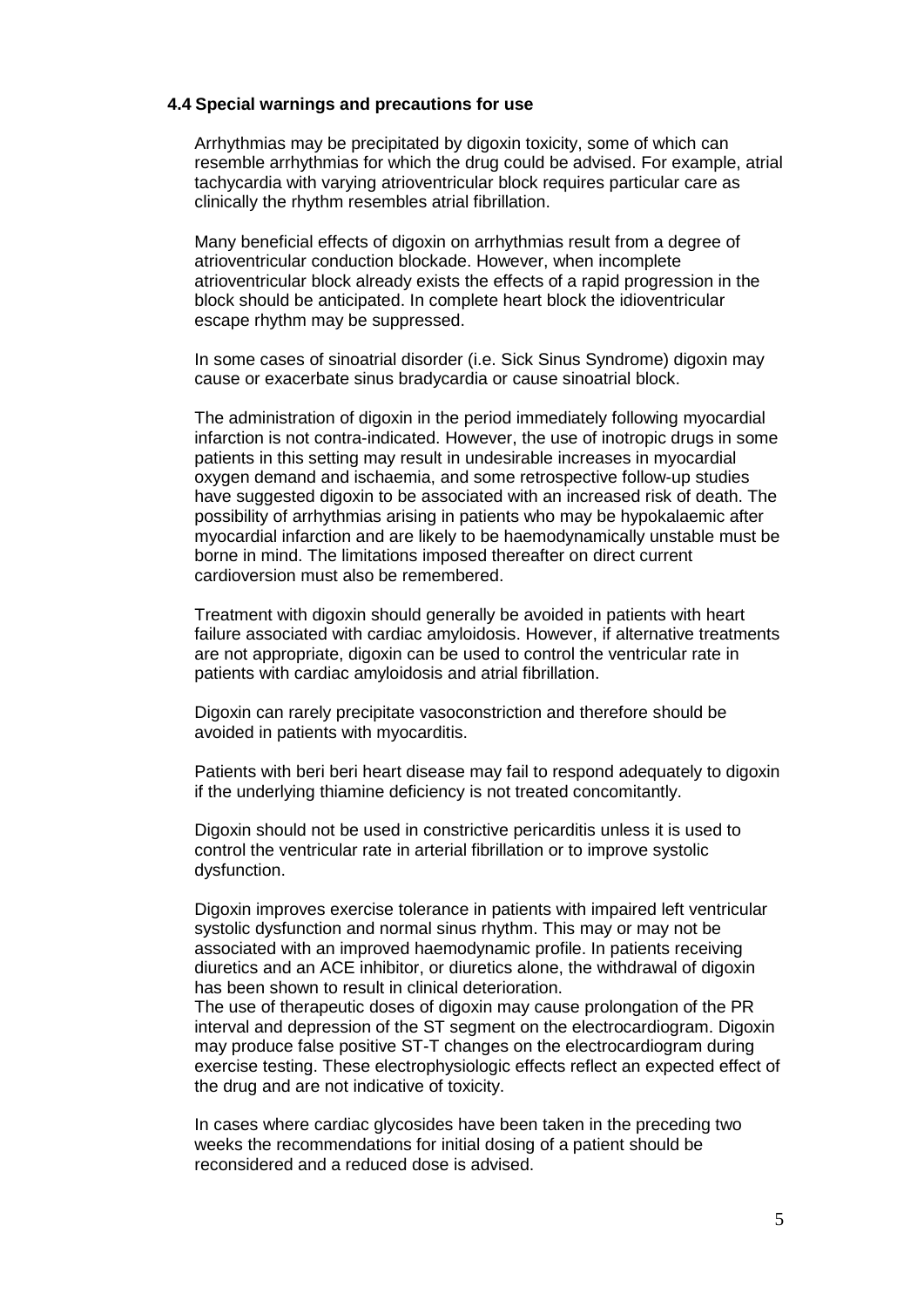The dosing recommendations should be reconsidered if patients are elderly or there are other reasons for the renal clearance of digoxin being reduced. A reduction in both initial and maintenance doses should be considered.

Patients receiving digoxin should have their serum electrolytes and renal function (serum creatinine concentration) assessed periodically; the frequency of assessments will depend on the clinical setting.

Determination of the serum digoxin concentration may be very helpful in making a decision to treat with further digoxin, but other glycosides and endogenous digoxin-like substances may cross-react in the assay giving false-positive results. Observations while temporarily withholding digoxin might be more appropriate.

Patients with severe respiratory disease may have an increased myocardial sensitivity to digitalis glycosides.

Hypokalaemia sensitises the myocardium to the actions of cardiac glycosides.

Hypoxia, hypomagnesaemia and marked hypercalcaemia increase myocardial sensitivity to cardiac glycosides.

Administering LANOXIN to a patient with thyroid disease requires care. Initial and maintenance doses of LANOXIN should be reduced when thyroid function is subnormal. In hyperthyroidism there is relative digoxin resistance and the dose may have to be increased. During the course of treatment of thyrotoxicosis, dosage should be reduced as the thyrotoxicosis comes under control.

Patients with malabsorption syndrome or gastro-intestinal reconstructions may require larger doses of digoxin.

#### **Direct current cardioversion**

The risk of provoking dangerous arrhythmias with direct current cardioversion is greatly increased in the presence of digitalis toxicity and is in proportion to the cardioversion energy used.

For elective direct current cardioversion of a patient who is taking digoxin, the drug should be withheld for 24 hours before cardioversion is performed. In emergencies, such as cardiac arrest, when attempting cardioversion the lowest effective energy should be applied.

Direct current cardioversion is inappropriate in the treatment of arrhythmias thought to be caused by cardiac glycosides.

## **4.5 Interaction with other medicines and other forms of interaction**

These may arise from effects on the renal excretion, tissue binding, plasma protein binding, distribution within the body, gut absorptive capacity, Pglycoprotein activity, and sensitivity to LANOXIN. Consideration of the possibility of an interaction whenever concomitant therapy is contemplated is the best precaution and a check on serum digoxin concentration is recommended when any doubt exists.

Digoxin is a substrate of P-glycoprotein.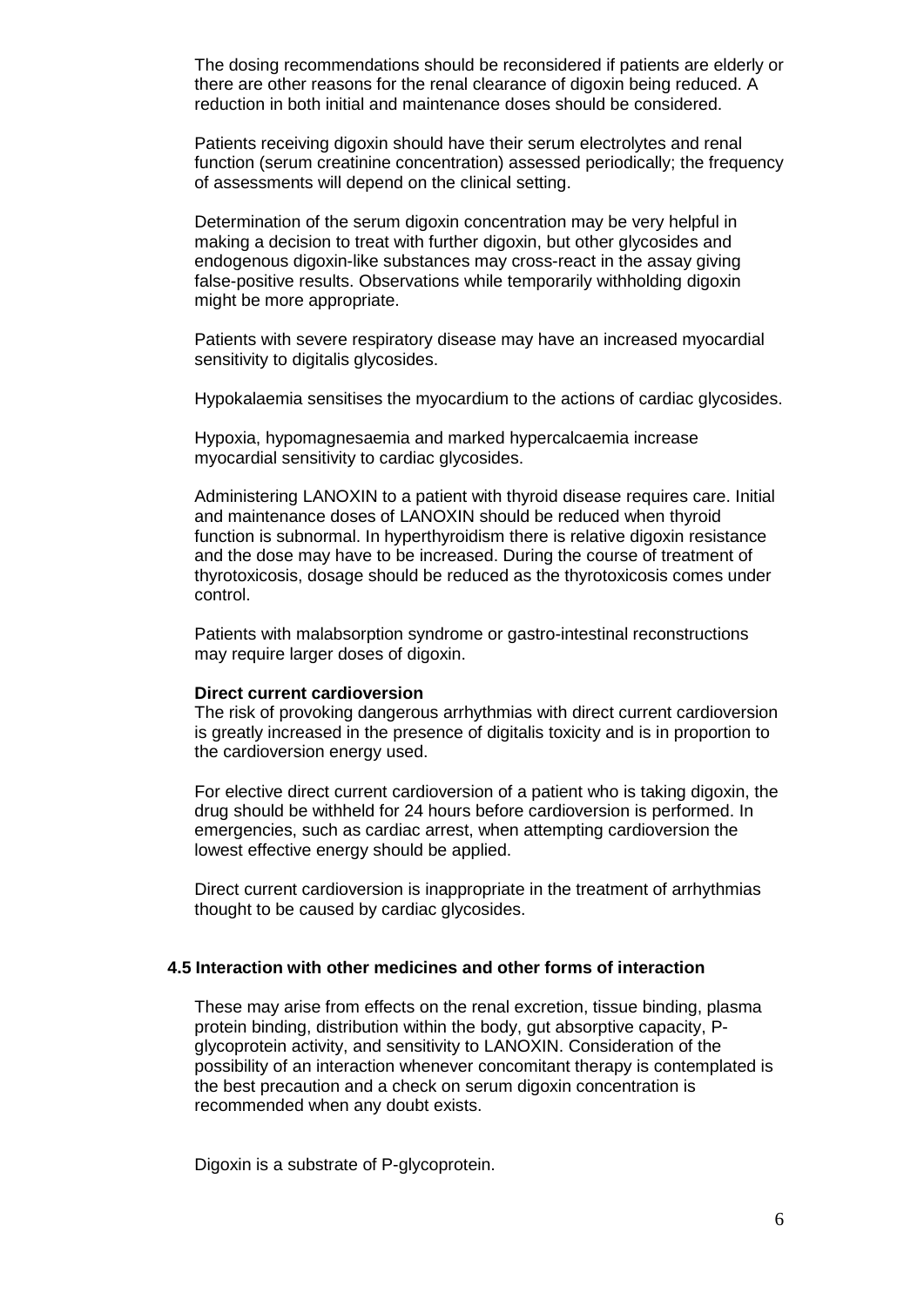Thus, inhibitors of P-glycoprotein may increase blood concentrations of digoxin by enhancing its absorption and/or by reducing its renal clearance (*See section 5.2* Pharmacokinetics). Induction of P-glycoprotein can result in a decrease in the concentration of digoxin in the blood.

#### Combinations that should be avoided

*Combinations which can increase effects of digoxin when co-administered:* Lanoxin, in association with beta-adrenoceptor blocking drugs, may increase atrio-ventricular conduction time.

Agents causing hypokalaemia or intracellular potassium deficiency may cause increased sensitivity to LANOXIN; they include lithium salts, corticosteroids, carbenoxolone and some diuretics. Co-administration with diuretics such as loop or hydrochlorothiazide should be under close monitoring of serum electrolytes and renal function.

Calcium, particularly if administered rapidly by the intravenous route, may produce serious arrhythmias in digitalized patients.

Sympathomimetic drugs have direct positive chronotropic effects that can promote cardiac arrhythmias and may also lead to hypokalaemia, which can lead to or worsen cardiac arrhythmias. Concomitant use of digoxin and sympathomimetics may increase the risk of cardiac arrhythmias.

Combinations requiring caution

#### *Combinations which can increase the effects of digoxin when coadministered:*

amiodarone, flecainide, prazosin, propafenone, quinidine, spironolactone, macrolide antibiotics e.g. erythromycin and clarythromycin, tetracycline (and possibly other antibiotics), gentamicin, itraconazole, isavuconazole, quinine, trimethoprim, alprazolam, indomethacin, propantheline, nefazodone, atorvastatin, cyclosporine, epoprostenol (transient), vasopressin receptor antagonists (tolvaptan and conivaptan), carvedilol, ritonavir/ ritonavir containing regimens, taleprevir, dronedarone, ranolazine, telmisartan, lapatinib, ticagrelor, daclatasvir, flibanserin, mirabegron, simeprevir, velpatasvir, canagliflozin, ivacaftor and vandetanib, venetoclax, vemurafenib.

Proton pump inhibitors (PPI) are able to increase plasma levels of digoxin by inhibiting its efflux. Metabolism of digoxin in the gastrointestinal tract is inhibited by omeprazole, resulting in increased plasma levels of digoxin. Similar effects have been reported with pantoprazole and rabeprazole to a lesser extent.

The concomitant use of digoxin and sennosides may be associated with a moderate increase in the risk of digoxin toxicity in heart failure patients. Patients receiving digoxin are more susceptible to the effects of suxamethonium-exacerbated hyperkalaemia.

Co-administration of lapatinib with orally administered digoxin resulted in an increase in the AUC of digoxin. Caution should be exercised when dosing digoxin concurrently with lapatinib.

Drugs that modify afferent and efferent arteriole vascular tone may alter glomerular filtration. Angiotensin converting enzyme inhibitors (ACEIs) and angiotensin receptor blockers (ARBs) decrease angiotensin II-mediated efferent arteriole vasoconstriction, while nonsteroidal anti-inflammatory drugs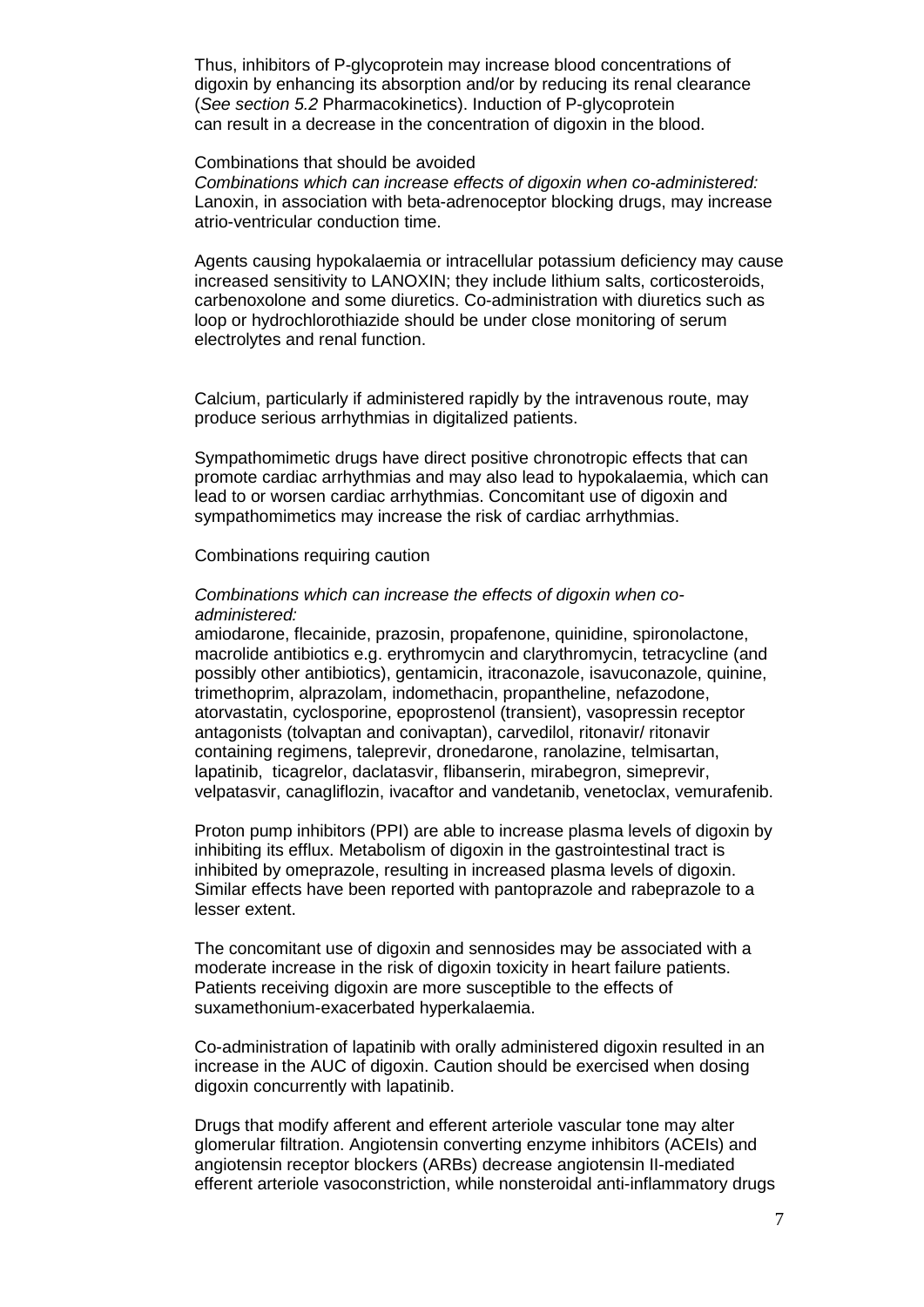(NSAIDs) and cyclooxygenase-2 enzyme (COX-2) inhibitors decrease prostaglandin-mediated afferent arteriole vasodilation. ARBs, ACEIs, NSAIDs, and COX-2 inhibitors did not significantly alter digoxin pharmacokinetics or did not alter PK parameters in a consistent manner.

However, these drugs may modify renal function in some patients, resulting in a secondary increase in digoxin.

#### *Combinations which can decrease the effects of digoxin when coadministered:*

antacids, some bulk laxatives, kaolin-pectin, neomycin, penicillamine, rifampicin, some cytostatics, metoclopramide, sulphasalazine, adrenaline, salbutamol, cholestyramine, phenytoin, St John's wort (Hypericum perforatum) bupropion and supplemental enteral nutrition.

Bupropion and its major circulating metabolite, with and without digoxin, stimulated OATP4C1-mediated digoxin transport. Digoxin has been identified as a substrate for aOATP4C1 in the basolateral side of the proximal renal tubules. Binding of bupropion and its metabolites to OATP4C1 could possibly increase the transport of digoxin and therefore, increase the renal secretion of digoxin.

Calcium channel blocking agents may either increase or cause no change in serum digoxin levels. Verapamil, felodipine and tiapamil increase serum digoxin levels. Nifedipine and diltiazem may increase or have no effect on serum digoxin levels while isradipine causes no change. Calcium channel blockers are also known to have depressant effects in sinoatrial and atrioventricular nodal conduction, particularly diltiazem and verapamil.

Drugs that modify afferent and efferent arteriole vascular tone may alter glomerular filtration. Angiotensin converting enzyme inhibitors (ACEIs) and angiotensin receptor blockers (ARBs) decrease angiotensin II-mediated efferent arteriole vasoconstriction, while non-steroidal anti-inflammatory drugs (NSAIDs) and cyclooxygenase-2-enzyme (COX-2) inhibitors decrease prostaglandin-mediated afferent arteriole vasodilation, ARBs, ACEIs, NSAIDs, and COX-2 inhibitors did not significantly alter digoxin pharmacokinetics or did not alter PK parameters in a consistent manner. However, these drugs may modify renal function in some patients, resulting in a secondary increase in digoxin.

Other interactions

Milrinone does not alter steady-state serum digoxin levels.

Sympathomimetic drugs have direct positive chronotropic effects that can promote cardiac arrhythmias and may also lead to hypokalaemia, which can lead to or worsen cardiac arrhythmias. Concomitant use of digoxin and sympathomimetic may increase the risk of cardiac arrhythmias.

Co-administration of lapatinib with orally administered digoxin resulted in an increase in the AUC of digoxin. Caution should be exercised when dosing digoxin concurrently with lapatinib.

Bupropion and its major circulating metabolite, with and without digoxin, stimulated OATP4C1- mediated digoxin transport. Digoxin has been identified as a substrate for aOATP4C1 in the basolateral side of the proximal renal tubules. Binding of bupropion and its metabolites to OATP4C1 could possibly increase the transport of digoxin and therefore, increase the renal secretion of digoxin.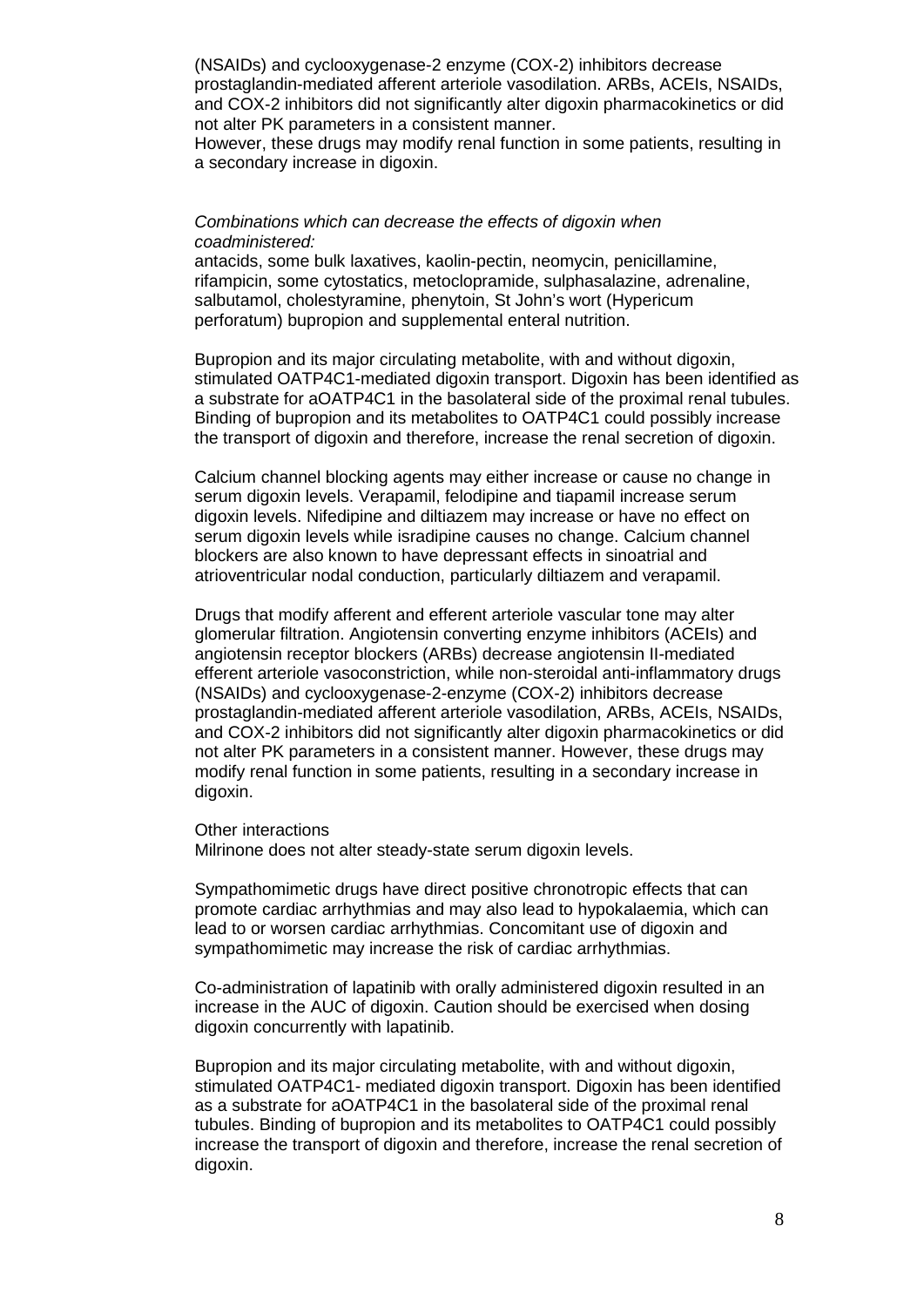## **4.6 Fertility, pregnancy and lactation**

Category A

**Teratogenicity** No data are available on whether or not digoxin has teratogenic effects

## **Fertility**

There is no information available on the effect of digoxin on human fertility.

## **Pregnancy and lactation**

The use of digoxin in pregnancy is not contra-indicated, although the dosage may be less predictable in pregnant than in non-pregnant women, with some requiring an increased dosage of digoxin during pregnancy. As with all medicines, use should be considered only when the expected clinical benefit of treatment to the mother outweighs any possible risk to the developing foetus.

Despite extensive antenatal exposure to digitalis preparations, no significant adverse effects have been observed in the foetus or neonate when maternal serum digoxin concentrations are maintained within the normal range. Although it has been speculated that a direct effect of digoxin on the myometrium may result in relative prematurity and low birthweight, a contributing role of the underlying cardiac disease cannot be excluded. Maternally-administered digoxin has been successfully used to treat foetal tachycardia and congestive heart failure.

Adverse foetal effects have been reported in mothers with digitalis toxicity.

Although digoxin is excreted in breast milk, the quantities are minute and breast feeding is not contra-indicated.

## **4.7 Effects on ability to drive and use machines**

Since central nervous system and visual disturbances have been reported in patients receiving Lanoxin, patients should exercise caution before driving, using machinery or participating in dangerous activities.

## **4.8 Undesirable effects**

In general, the adverse reactions of digoxin are dose-dependent and occur at doses higher than those needed to achieve a therapeutic effect. Hence, adverse reactions are less common when digoxin is used within the recommended dose range or therapeutic serum concentration range and when there is careful attention to concurrent medications and conditions.

Adverse reactions are listed below by system organ class and frequency. Frequencies are defined as: very common (≥1/10), common (≥1/100 and <1/10), uncommon (≥1/1000 and <1/100), rare (≥1/10,000 and <1/1000), very rare 1/10,000), including isolated reports. Very common, common and uncommon events were generally determined from clinical trial data. The incidence in placebo was taken into account. Adverse drug reactions identified through post-marketing surveillance were considered to be rare or very rare (including isolated reports).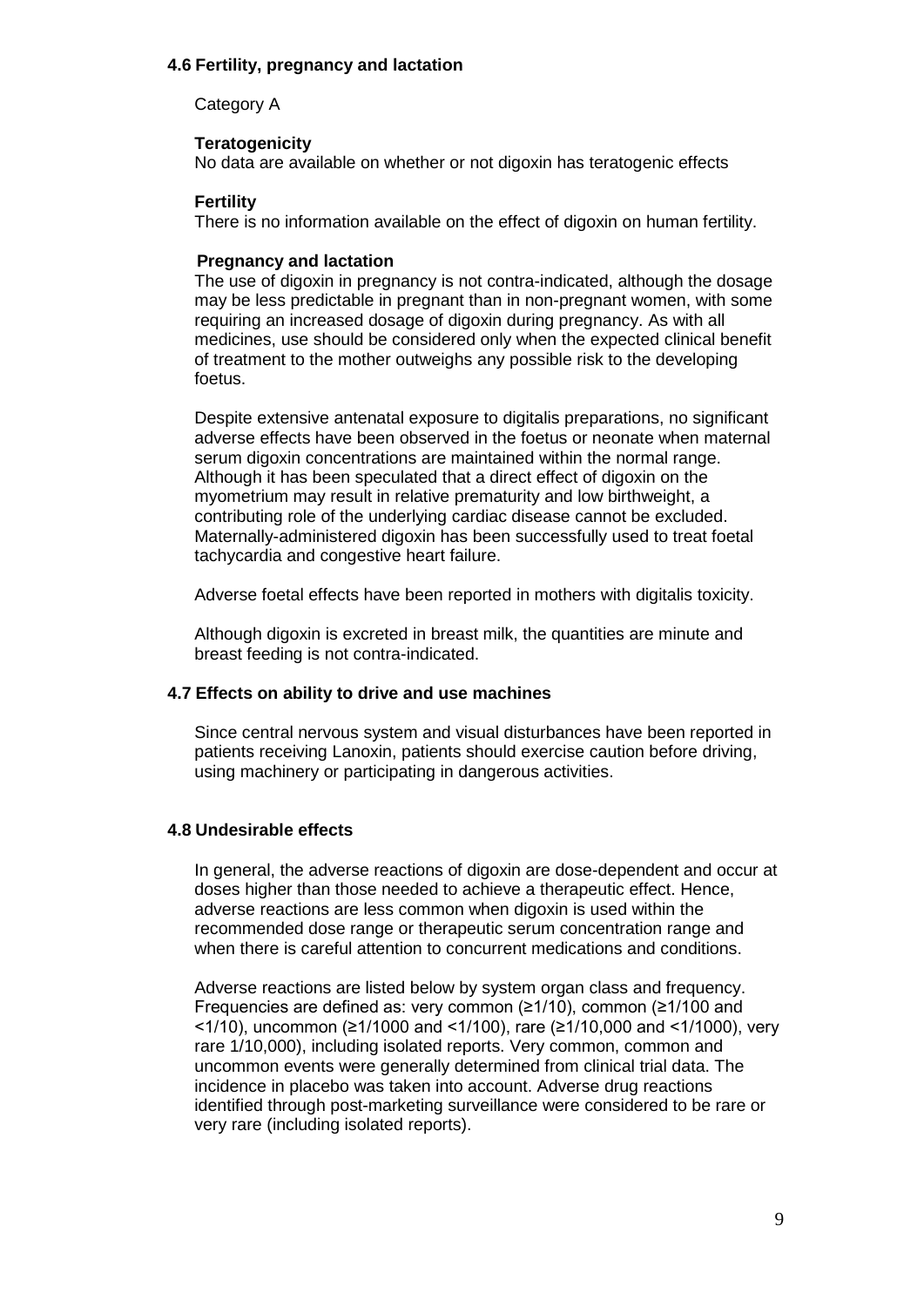# **Appendix 1. Tabulation of adverse reactions:**

| <b>System organ class</b>                                  | <b>Frequency</b> | <b>Adverse reaction</b>                                                                                                                                                                                                                  |
|------------------------------------------------------------|------------------|------------------------------------------------------------------------------------------------------------------------------------------------------------------------------------------------------------------------------------------|
| Blood and lymphatic system<br>disorders                    | Very rare        | Thrombocytopaenia                                                                                                                                                                                                                        |
| Metabolism and nutrition<br>disorders                      | Very Rare        | Decreased appetite                                                                                                                                                                                                                       |
| Psychiatric disorders                                      | Uncommon         | Depression                                                                                                                                                                                                                               |
|                                                            | Very rare        | Psychotic disorder, apathy,<br>confusional state                                                                                                                                                                                         |
| Nervous system disorders                                   | Common           | Nervous system disorder, dizziness                                                                                                                                                                                                       |
|                                                            | Very rare        | Headache                                                                                                                                                                                                                                 |
| Eye disorders                                              | Common           | Visual impairment (vision blurred or<br>xanthopsia)                                                                                                                                                                                      |
| Cardiac disorders                                          | Common           | Arrhythmia, conduction disorder,<br>extrasystoles, electrocardiogram<br>PR prolongation, sinus bradycardia                                                                                                                               |
|                                                            | Very rare        | Supraventricular tachyarrhythmia, atrial<br>tachycardia (with or without block), (nodal<br>arrhythmia) supraventricular tachycardia,<br>ventricular arrhythmia, ventricular<br>extrasystoles,<br>electrocardiogram ST segment depression |
| <b>Gastrointestinal disorders</b>                          | Common           | Nausea, vomiting, diarrhoea                                                                                                                                                                                                              |
|                                                            | Very rare        | Intestinal ischaemia, gastrointestinal<br>necrosis                                                                                                                                                                                       |
| Skin and subcutaneous<br>tissue disorders                  | Common           | Rash*                                                                                                                                                                                                                                    |
| Reproductive system<br>and breast disorders                | Very rare        | Gynaecomastia*                                                                                                                                                                                                                           |
| General disorders and<br>administration site<br>conditions | Very rare        | Fatigue, malaise, asthenia                                                                                                                                                                                                               |

\* See "Description of selected adverse reactions"

Description of selected adverse reactions *Skin and subcutaneous tissue disorders* Skin rashes of urticarial or scarlatiniform character may be accompanied by pronounced eosinophilia. *Reproductive system and breast disorders*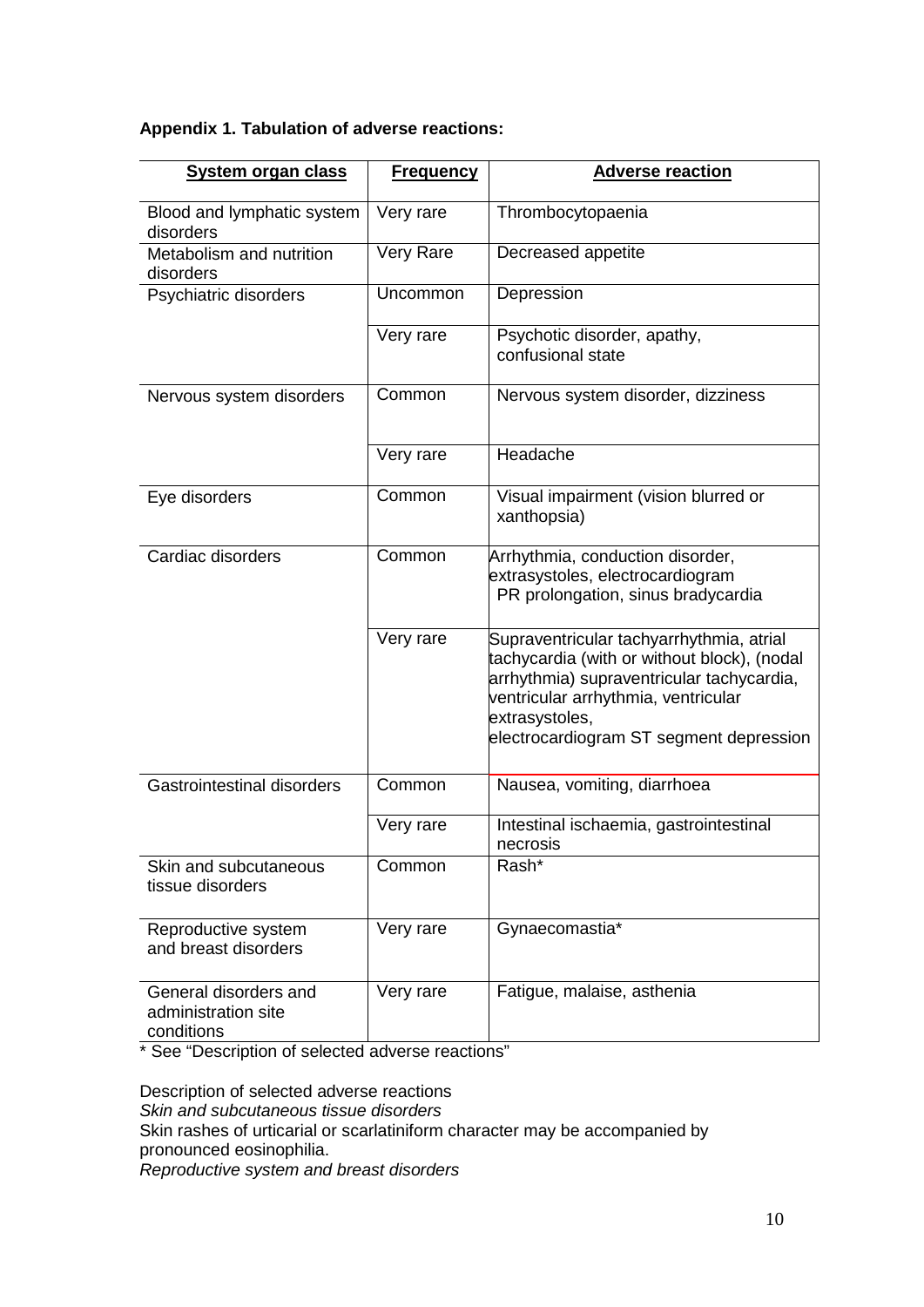Gynaecomastia can occur with long term administration.

Reporting suspected adverse reactions after authorisation of the medicine is important. It allows continued monitoring of the benefit/risk balance of the medicine. Healthcare professionals are asked to report any suspected adverse reactions<https://nzphvc.otago.ac.nz/reporting/>

## **4.9 Overdose**

## **Symptoms and signs**

The systems and signs of toxicity are generally similar to those described in the Undesirable Effects section but may be more frequent and can be more severe.

Signs and symptoms of digoxin toxicity become more frequent with levels above 3.0 nanograms/mL (3.84 nanomol/L) although there is considerable inter-individual variation. However, in deciding whether a patient's symptoms are due to digoxin, the clinical state, together with serum electrolyte levels and thyroid function are important factors (see section 4.2, Dose and method of administration). In patients undergoing haemodialysis, digoxin use is associated with increased mortality; patients with low pre-dialysis potassium concentrations are most at risk.

## **Adults**

In adults without heart disease clinical observation suggests that an overdose of digoxin of 10-15mg was the dose resulting in death of half of the patients. If more than 25mg of digoxin was ingested by an adult without heart disease, death or progressive toxicity responsive only to digoxin-binding Fab antibody fragments (DIGIBIND®) resulted.

## **Cardiac manifestations**

Cardiac manifestations are the most frequent and serious sign of both acute and chronic toxicity. Peak cardiac effects generally occur 3 to 6 hours following overdosage and may persist for the ensuing 24 hours or longer. Digoxin toxicity may result in almost any type of arrhythmia. Multiple rhythm disturbances in the same patient are common. These include paroxysmal atrial tachycardia with variable atrioventricular (AV) block, accelerated junctional rhythm, slow atrial fibrillation (with very little variation in the ventricular rate) and bi directional ventricular tachycardia.

Premature ventricular contractions (PVCs) are often the earliest and most common arrhythmia. Bigeminy or trigeminy also occur frequently. Sinus bradycardia and other bradyarrhythmias are very common. First, second, third degree heart blocks and AV dissociation are also common. Early toxicity may only be manifested by prolongation of the PR interval. Ventricular tachycardia may also be a manifestation of toxicity. Cardiac arrest from asystole or ventricular fibrillation due to digoxin toxicity is usually fatal. Acute massive digoxin overdosage can result in mild to pronounced hyperkalaemia due to inhibition of the sodium-potassium (Na+-K+) pump. Hypokalaemia may contribute to toxicity (See section 4.4, Special warnings and precautions for use).

## **Non-cardiac manifestations**

Gastrointestinal symptoms are very common in both acute and chronic toxicity. The symptoms precede cardiac manifestations in approximately half of the patients in most literature reports. Anorexia, nausea and vomiting have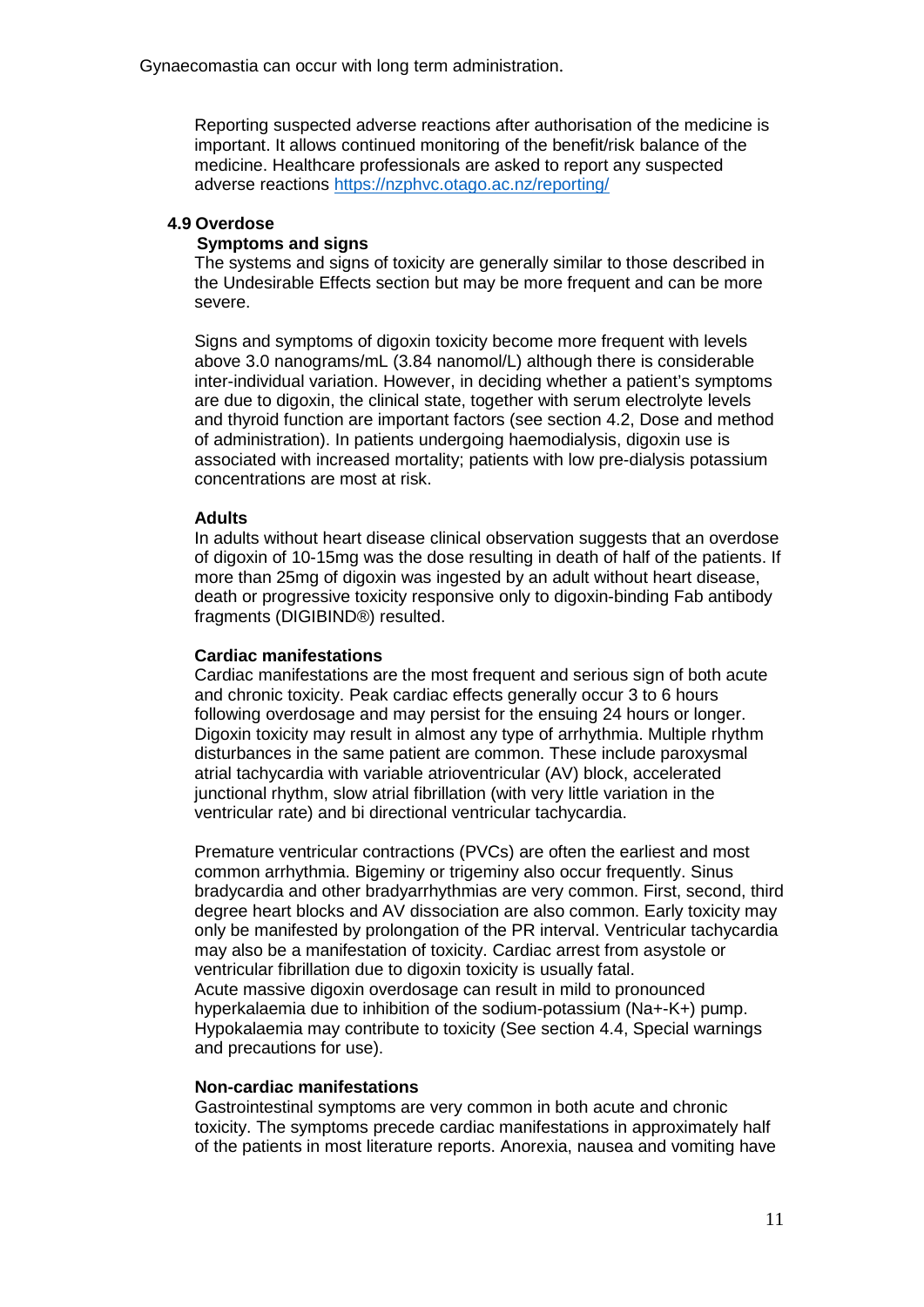been reported with an incidence up to 80%. These symptoms usually present early in the course of an overdose.

Neurologic and visual manifestations occur in both acute and chronic toxicity. Dizziness, various CNS disturbances, fatigue and malaise are very common. The most frequent visual disturbance is an aberration of colour vision (predominance of yellow green). These neurological and visual symptoms may persist even after other signs of toxicity have resolved.

In chronic toxicity, non-specific extracardiac symptoms, such as malaise and weakness, may predominate.

#### **Children**

In children aged 1 to 3 years without heart disease, clinical observation suggests that an overdose of digoxin of 6 to 10mg was the dose resulting in death in half of the patients. If more than 10mg of digoxin was ingested by a child aged 1 to 3 years without heart disease, the outcome was uniformly fatal when Fab fragment treatment was not given.

Most manifestations of toxicity in children occur during or shortly after the loading phase with digoxin.

#### **Cardiac manifestations**

The same arrhythmias or combination of arrhythmias that occur in adults can occur in paediatrics. Sinus tachycardia, supraventricular tachycardia, and rapid atrial fibrillation are seen less frequently in the paediatric population.

Paediatric patients are more likely to present with an AV conduction disturbance or a sinus bradycardia.

Ventricular ectopy is less common, however in massive overdose, ventricular ectopy, ventricular tachycardia and ventricular fibrillation have been reported.

In neonates, sinus bradycardia or sinus arrest and/or prolonged PR intervals are frequent signs of toxicity. Sinus bradycardia is common in young infants and children. In older children, AV blocks are the most common conduction disorders.

Any arrhythmia or alteration in cardiac conduction that develops in a child taking digoxin should be assumed to be caused by digoxin, until further evaluation proves otherwise.

#### **Extracardiac manifestations**

The frequent extracardiac manifestations similar to those seen in adults are gastrointestinal, CNS and visual. However, nausea and vomiting are not frequent in infants and small children.

In addition to the undesirable effects seen with recommended doses, weight loss in older age groups and failure to thrive in infants, abdominal pain due to mesenteric artery ischaemia, drowsiness and behavioural disturbances including psychotic manifestations have been reported in overdose.

#### **Treatment**

After recent ingestion, such as accidental or deliberate self-poisoning, the load available for absorption may be reduced by gastric lavage. Gastric lavage increases vagal tone and may precipitate or worsen arrhythmias. Consider pre-treatment with atropine if gastric lavage is performed. Treatment with digitalis Fab antibody usually renders gastric lavage unnecessary. In the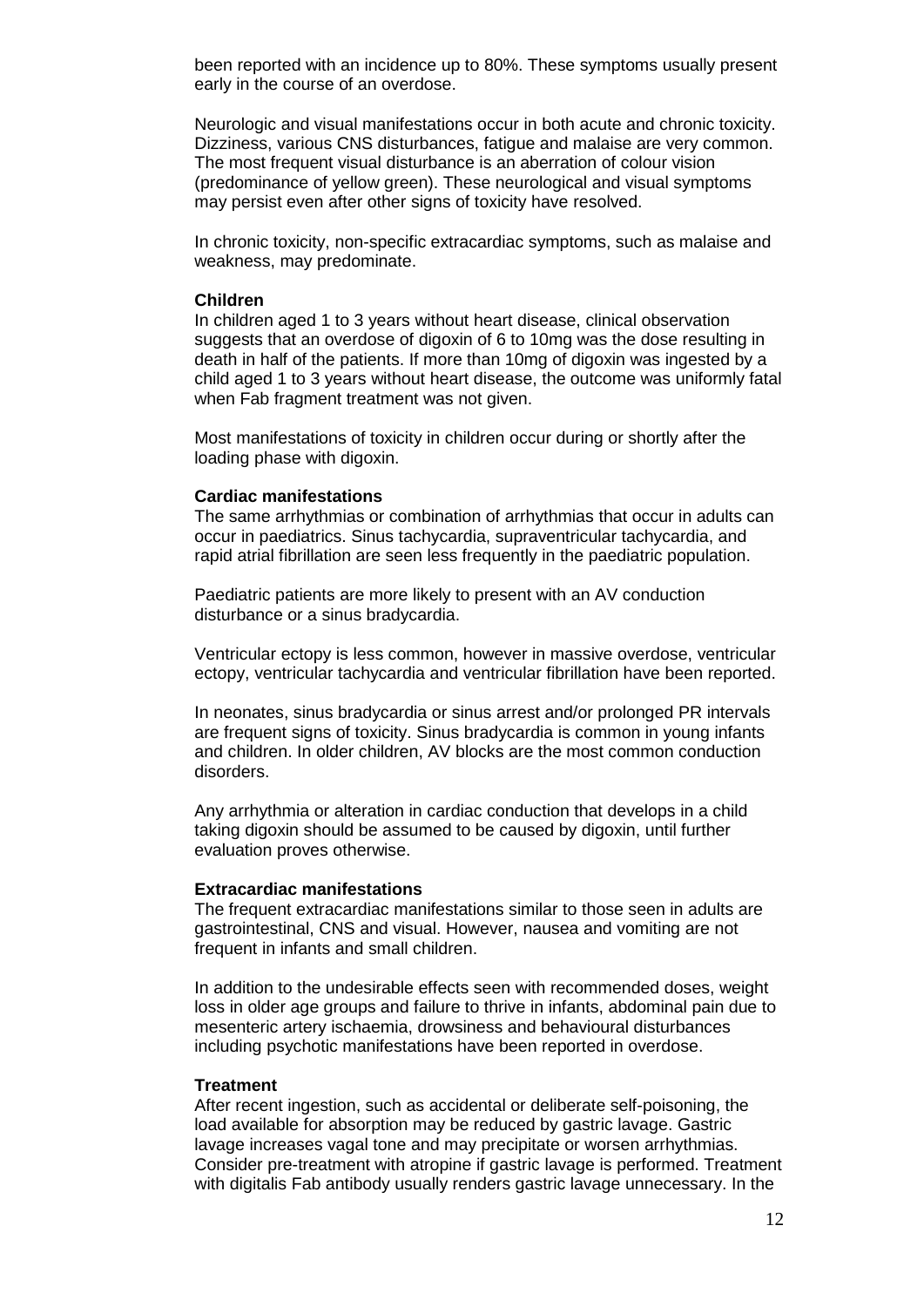rare instances in which gastric lavage in indicated, it should only be performed by individuals with proper training and expertise.

Patients with massive digitalis ingestion should receive large doses of activated charcoal to prevent absorption and bind digoxin in the gut during enteroenteric recirculation.

If hypokalaemia is present, it should be corrected with potassium supplements either orally or intravenously, depending on the urgency of the situation. In cases where a large amount of LANOXIN has been ingested hyperkalaemia may be present due to release of potassium from skeletal muscle. Before administering potassium in digoxin overdose the serum potassium level must be known.

Bradyarrhythmias may respond to atropine but temporary cardiac pacing may be required. Ventricular arrhythmias may respond to lignocaine or phenytoin.

Dialysis is not particularly effective in removing digoxin from the body in potentially life-threatening toxicity.

DIGIBIND® is a specific treatment for digoxin toxicity and is very effective. Rapid reversal of the complications that are associated with serious poisoning by digoxin, digitoxin and related glycosides has followed intravenous administration of digoxin-specific (ovine) antibody fragments (Fab). For details, consult the literature supplied with antibody fragments.

For advice on the management of overdose please contact the National Poisons Centre on 0800 POISON (0800 764766).

## **5. PHARMACOLOGICAL PROPERTIES**

## **5.1 Pharmacodynamic Properties**

## **Mode of Action**

Digoxin increases contractility of the myocardium by direct activity. This effect is proportional to dose in the lower range and some effect is achieved with quite low dosing; it occurs even in normal myocardium although it is then entirely without physiological benefit. The primary action of digoxin is specifically to inhibit adenosine triphosphatase, and thus sodium-potassium (Na+-K+) exchange activity, the altered ionic distribution across the membrane

resulting in an augmented calcium ion influx and thus an increase in the availability of calcium at the time of excitation- contraction coupling. The potency of digoxin may therefore appear considerably enhanced when the extracellular potassium concentration is low, with hyperkalaemia having the opposite effect.

Digoxin exerts the same fundamental effect of inhibition of the Na+-K+ exchange mechanism on cells of the autonomic nervous system, stimulating them to exert indirect cardiac activity such as diminished impulse conduction rate through the atria and atrio-ventricular node (vagotonic) and senzitisation of the carotid sinus nerves (sympathomimetic). Indirect cardiac contractility changes also result from changes in venous compliance brought about by the altered autonomic activity and by direct venous stimulation. The interplay between direct and indirect activity governs the total circulatory response, which is not identical for all subjects. In the presence of certain supraventricular arrhythmias, the neurogenically mediated slowing of AV conduction is paramount.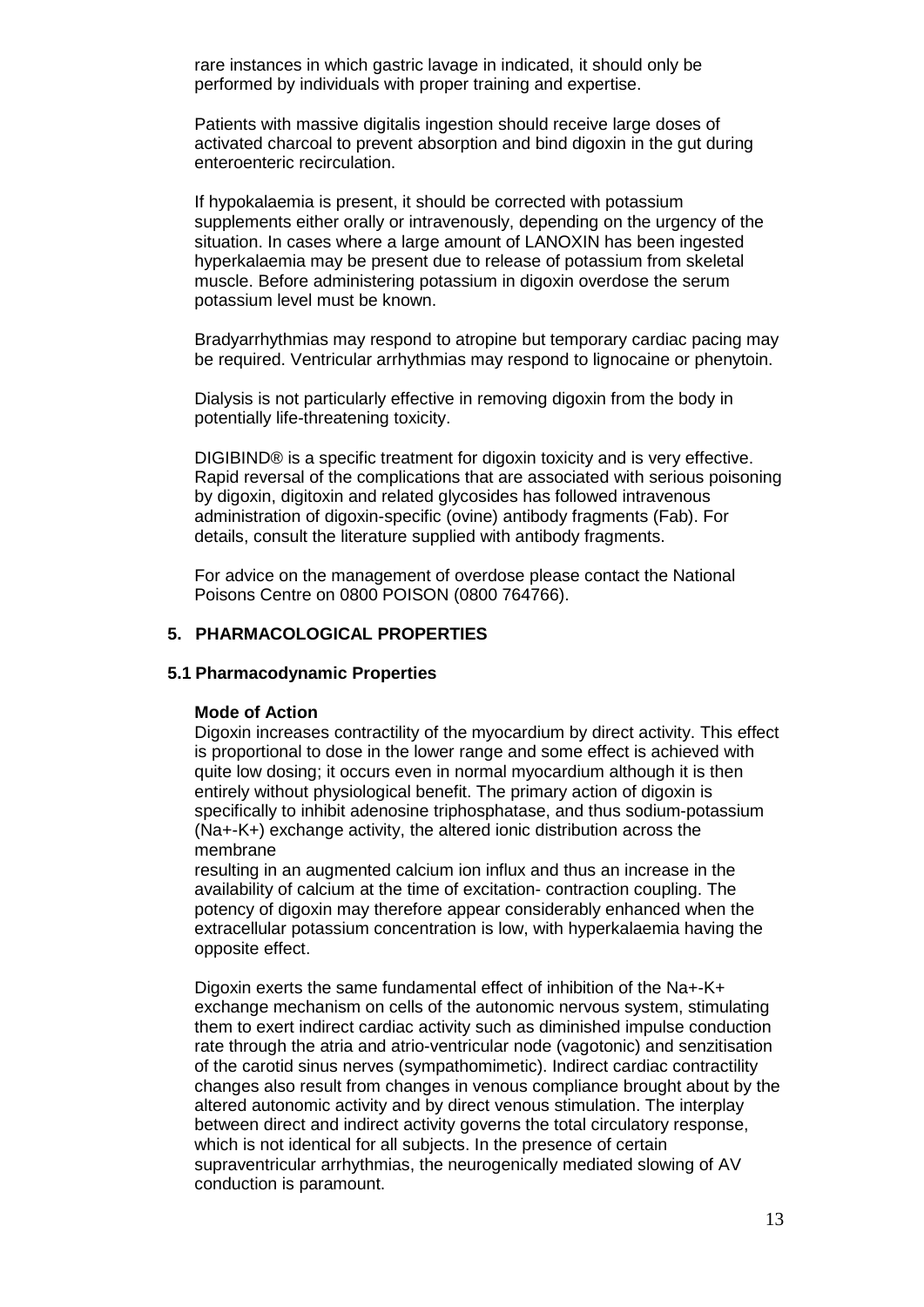The degree of neurohormonal activation occurring in patients with heart failure is associated with clinical deterioration and an increased risk of death. Digoxin reduces activation of both the sympathetic nervous system and the (renin-angiotensin) system independently of its inotropic actions, and may thus favourably influence survival. Whether this is achieved via direct sympathoinhibitory effects or by re-sensitizing baroreflex mechanisms remains unclear.

## **5.2 Pharmacokinetic properties**

Upon oral administration, digoxin is absorbed from the stomach and upper part of the small intestine. When digoxin is taken after meals, the rate of absorption is slowed, but the total amount of digoxin absorbed is usually unchanged. When taken with meals high in fibre, however, the amount absorbed from an oral dose may be reduced. Using the oral route the onset of effect occurs in 0.5 to 2 hours and reaches its maximum at 2 to 6 hours. The bioavailability of orally administered LANOXIN is approximately 63% in tablet form and 75% as paediatric elixir.

The initial distribution of digoxin from the central to the peripheral compartment generally lasts from 6 to 8 hours. This is followed by a more gradual decline in serum digoxin concentration, which is dependent upon digoxin elimination from the body. The volume of distribution is large ( $Vd_{ss}$  = 510 litres in healthy volunteers), indicating digoxin to be extensively bound to body tissues. The highest digoxin concentrations are seen in the heart, liver and kidney, that in the heart averaging 30-fold that in the systemic circulation. Although the concentration in skeletal muscle is far lower, this store cannot be overlooked since skeletal muscle represents 40% of total body weight. Of the small proportion of digoxin circulating in plasma, approximately 25% is bound to protein.

The major route of elimination is renal excretion of the unchanged medicine.

Digoxin is a substrate for P-glycoprotein. As an efflux protein on the apical membrane of enterocytes, P-glycoprotein may limit the absorption of digoxin. P-glycoprotein in renal proximal tubules appears to be an important factor in the renal elimination of digoxin (See section 4.5 Interaction with other medicines and other forms of interaction).

Following intravenous administration to healthy volunteers, between 60 and 75% of a digoxin dose is recovered unchanged in the urine over a 6 day follow-up period. Total body clearance of digoxin has been shown to be directly related to renal function, and percent daily loss is thus a function of creatinine clearance, which in turn may be estimated from a stable serum creatinine. The total and renal clearances of digoxin have been found to be 193 ± 25mL/min and 152 ± 24mL/min in a healthy control population.

In a small percentage of individuals, orally administered digoxin is converted to cardioinactive reduction products (digoxin reduction products or DRPs) by colonic bacteria in the gastrointestinal tract. In these subjects over 40% of the dose may be excreted as DRPs in the urine. Renal clearances of the two main metabolites, dihydrodigoxin and digoxygenin, have been found to be 79 ± 13mL/min and 100 ± 26mL/min respectively.

In the majority of cases however, the major route of digoxin elimination is renal excretion of the unchanged medicine.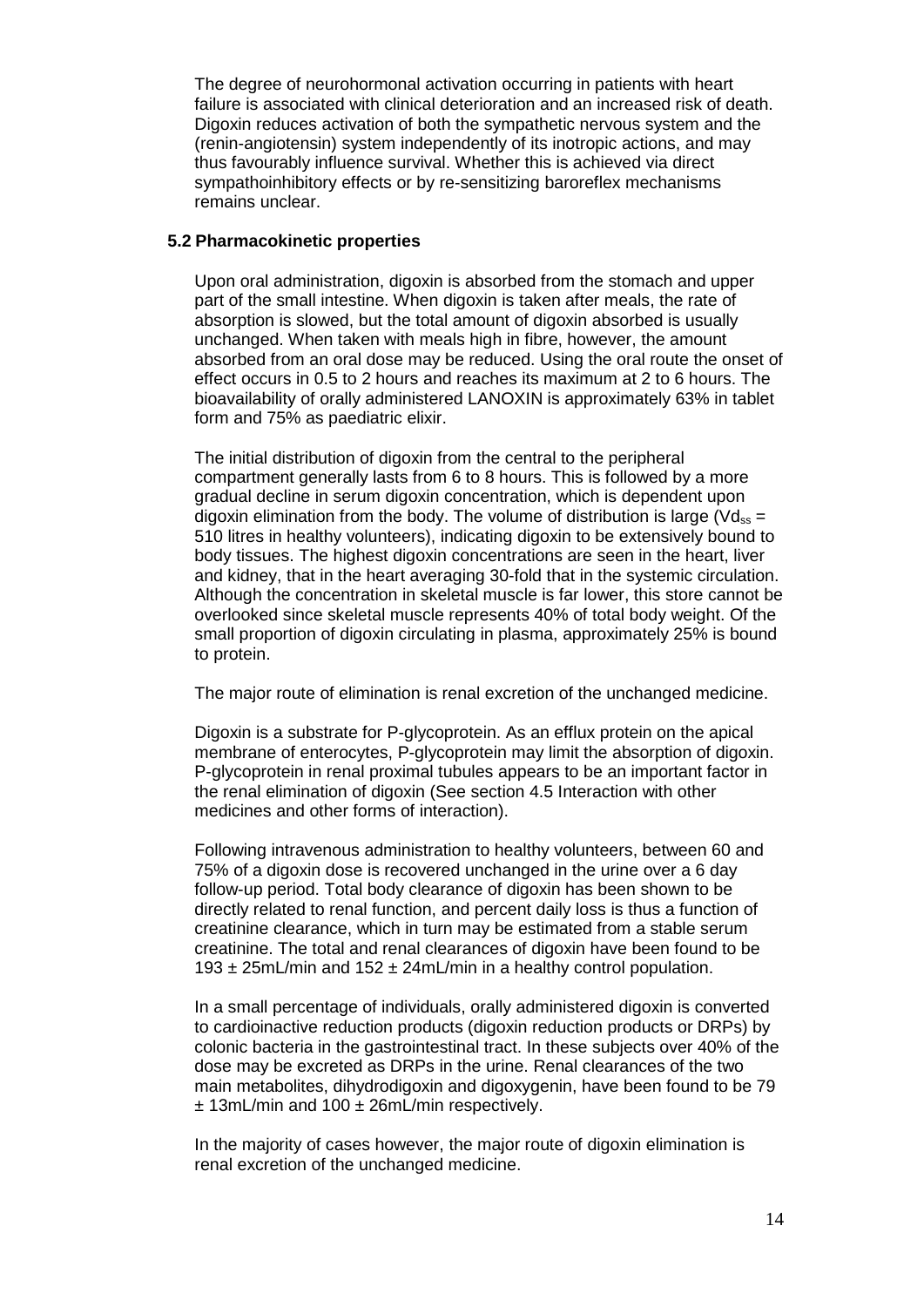The terminal elimination half life of digoxin in patients with normal renal function is 30 to 40 hours. It is prolonged in patients with impaired renal function, and in anuric patients may be of the order of 100 hours.

In the newborn period, renal clearance of digoxin is diminished and suitable dosage adjustments must be observed. This is especially pronounced in the premature infant since renal clearance reflects maturation of renal function. Digoxin clearance has been found to be  $65.6 \pm 30$ mL/min/1.73m<sup>2</sup> at 3 months, compared to only  $32 \pm 7$ mL/min/1.73m<sup>2</sup> at 1 week. Beyond the immediate newborn period, children generally require proportionally larger doses than adults on the basis of body weight and body surface area.

Since most of the medicine is bound to the tissues rather than circulating in the blood, digoxin is not effectively removed from the body during cardiopulmonary by-pass. Furthermore, only about 3% of a digoxin dose is removed from the body during five hours of haemodialysis.

## **5.3 Preclinical safety data**

## **Mutagenicity, carcinogenicity**

No data are available on whether or not digoxin has mutagenic or carcinogenic effects.

## **6. PHARMACEUTICAL PARTICULARS**

**6.1 List of excipients**

None

- **6.2 Incompatibilities** No data
- **6.3 Shelf life**

Tablets 62.5mcg and 250mcg: 60 months Paediatric Elixir 50mcg/mL: 36 months

## **6.4 Special precautions for storage**

Tablets 62.5mcg and 250mcg Store below 25 °C Paediatric Elixir 50mcg/mL Store below 25 °C. Protect from light. Do not dilute.

**6.5 Nature and contents of container (and special equipment for use, administration or implantation)**

**Package Quantities** 62.5mcg tablets: Blister pack, PVC/Al foil blisters (240 tablets); glass bottles (250 tablets) 250mcg tablets: Blister pack, PVC/PVDC/Al foil blisters (240 tablets); glass bottles (250 tablets) Paediatric Elixir 50mcg/mL: Bottle, glass, with polypropylene CRC cap 60mL.

# **6.6 Special precautions for disposal (and other handling)**

DILUTION LANOXIN Elixir should not be diluted.

**7. MEDICINE SCHEDULE** Prescription Only Medicine

## **8. SPONSOR**

Pharmacy Retailing (NZ) Limited Trading as Healthcare Logistics